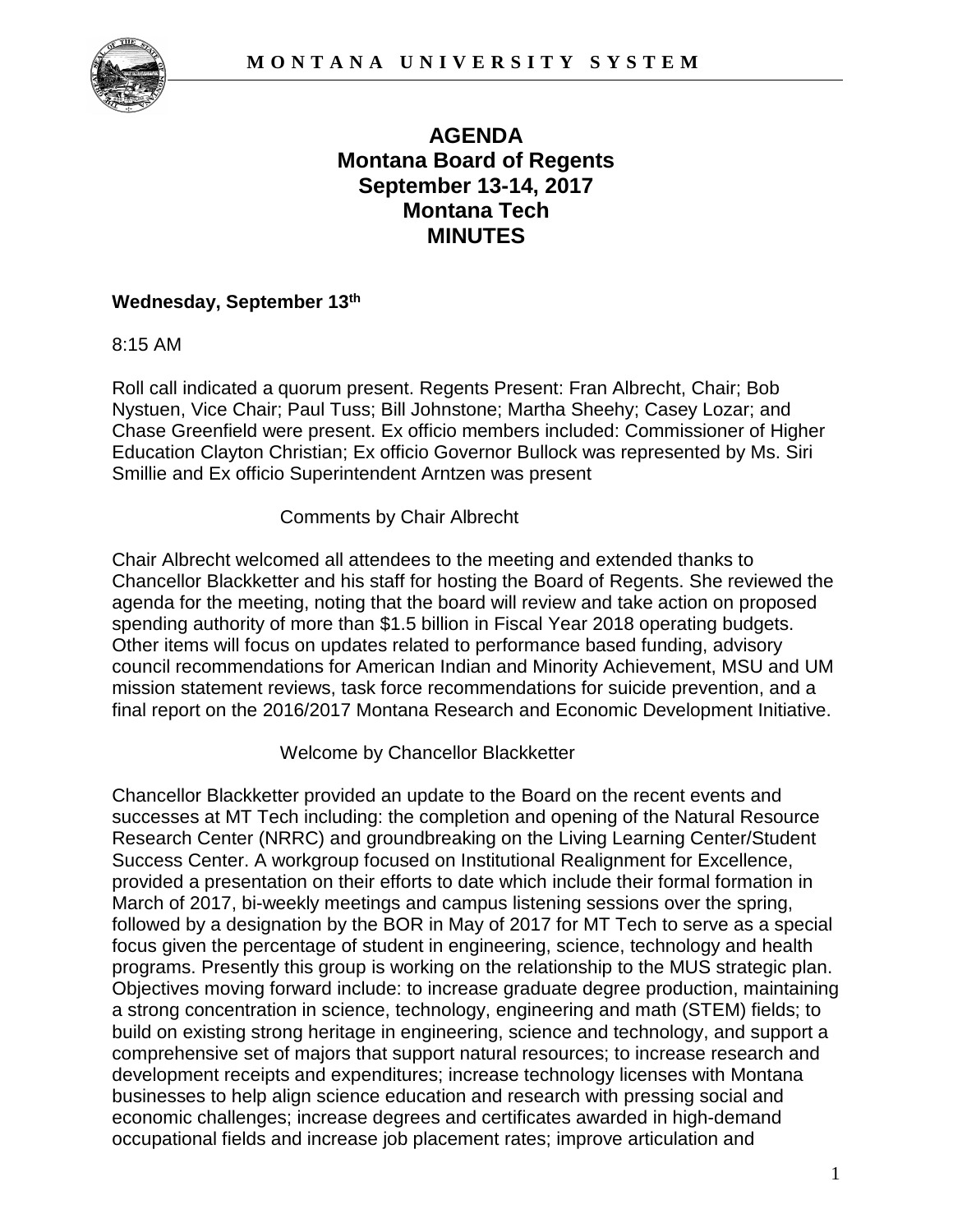

transferability among all 2-year and 4-year institutions, including community colleges and tribal colleges. They noted that the campus community remains highly engaged in this process. Discussion followed.

Remarks by Superintendent Arntzen (or Designee)

Superintendent of the Office of Public Instruction Elsie Arnzten spoke to the importance of partnerships and continuing to foster partnerships to help grow Montana. She spoke of the challenges to date, including delays with starting school due to the fire season, increased cases of asthma in elementary and middle school aged children and budget related challenges. She spoke to the importance of continuing to build bridges from K-12, to 2-year and 4-year institutions so that individuals can stay in Montana and receive an enriched education all the way through their pathway of life. She discussed her decision to exclude the Montana Digital Academy from any part of budget reductions as an effort to maintain equity to the rural areas of the state in addition to serving students. She described the state test results of Montana, currently in its third year of deployment under the Smarter Balance Initiative, as flatlined. She noted very little growth in reading as well as a downturn in math. She discussed the ACT test and expressed thanks to the GEAR Up grant which provides the funding to offer this test at no cost to all Montana high school students. She reported on Every Student Succeeds Act (ESSA), noting that all means all and are collectively trying to help students succeed. She reiterated the importance of efforts towards suicide awareness as well as ensuring that students who graduate are college and career ready.

Approval of Minutes

- May 25-26, 2017 Board Meeting Minutes
- July 18, 2017 Board Conference Call Minutes

A motion for the approval of the May 25-26, 2017 Board meeting minutes and the July 18, 2017 Board conference call minutes was made by Regent Sheehy. The motion passed; 7-0.

Commissioner's and System Report

Commissioner Christian spoke in agreement with the comments made by Superintendent Arnzten on efforts to help Montana students succeed through continued partnerships. He noted increased efforts to highlight successes across the MUS campuses as they host the Board meetings. A broader introduction and campus tour will help to provide more of an opportunity to take in campuses and the amazing work being done on them. He discussed the efforts related to the system structure; reminding attendees that the current system structure was created by a Commission in the early 90's. We are now taking a look at that structure to determine what's working and where we can improve. Mr. Joe Theil is providing assistance with this and is in the beginning stages of gathering information and data around what it is that we do and how it compares with other states; then develop a process around this. He expects that we will have a preliminary report to share in November.

He provided an update on the Presidential Search at the University of Montana. He noted the very collaborative, participatory process that is being used with great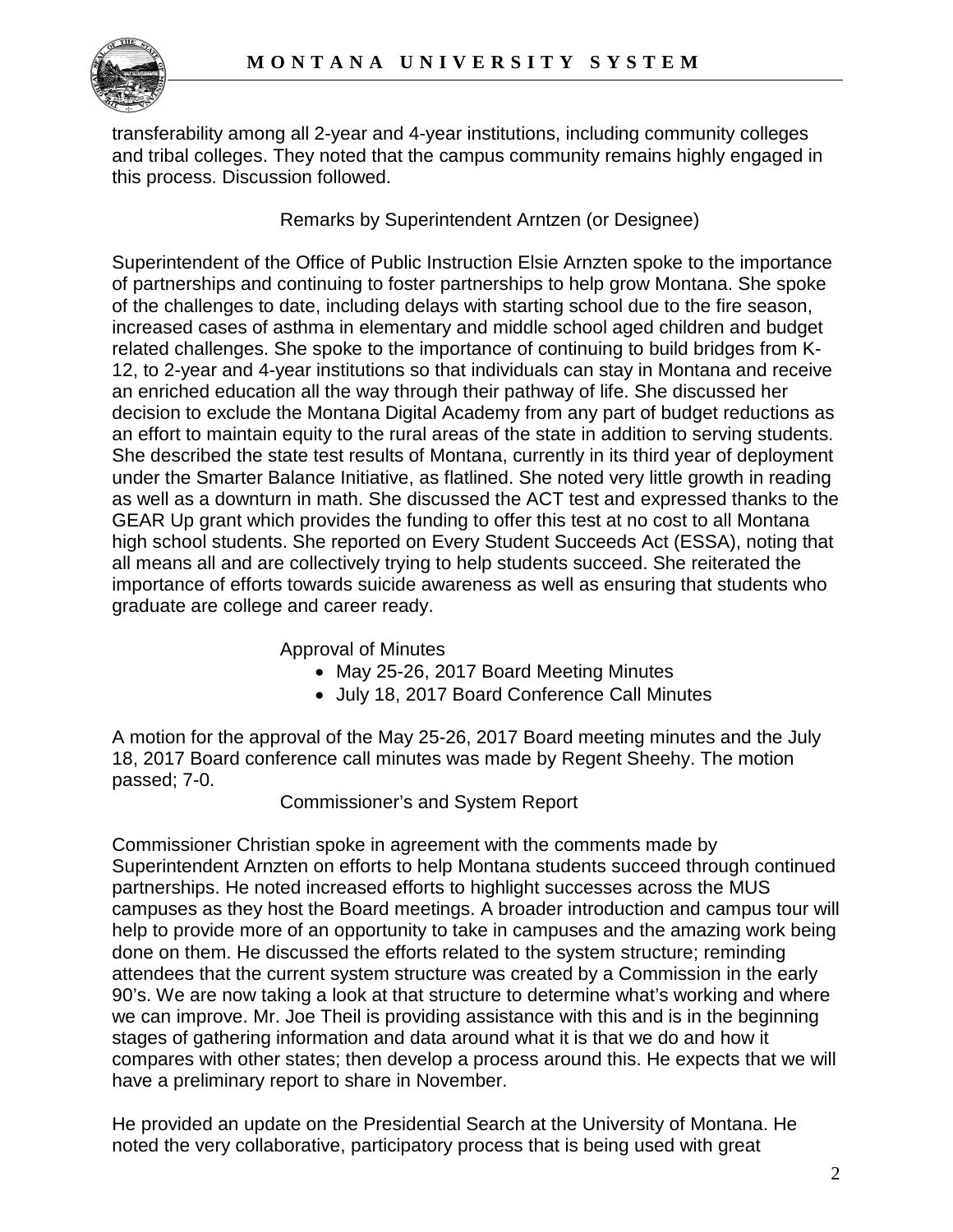

participation from the members of the search advisory committee. He noted that the pool resulted in 99 applicants, both national and international. The search advisory committee diligently went through each applicant and discussed the qualifications and whether or not that applicant should move forward. Through this process the committee identified semi-finalists that they felt contained the attributes, experience and requirements as laid out in the position profile. The committee identified 13 semifinalists and interviewed 12. From those interviews, through a deliberative process the advisory committee invited four highly capable, qualified, unique individuals to the campus for in-person interviews which will begin next week. He welcomed participation from the public at the in-person interviews through the open forums, email or verbal communications, and through designated surveys. Following the on-campus interviews the search advisory committee will convene again and makes its final recommendation to the Board of Regents for consideration. He reiterated the commitment to get this search right and do what is necessary to retain the best possible candidate for the University of Montana. Discussion followed. Commissioner Christian provided an update on the search for a Dean at Helena College-UM, noting that 56 applicants applied and the committee has vetted most of the candidates and through a deliberate and participatory process to identify those who should be called back for interviews. Through this process they have identified a list of twelve candidates that they will conduct skype or webinar interviews with. These will be conducted during the first few days of October in order to identity individuals to invite back to campus for on-site interviews towards the end of October. These visits would be followed by a nomination being made to the commissioner's office for consideration in early November.

He briefly discussed the restructure of the Commissioner's office, noting a few budgets components that are being worked through and addressed. The two positions discussed at the last board meeting and board retreat include a director of communications and a position geared towards institutional research. He shared a few thoughts on the budget including the feedback related to concerns about where the budget is going and how additional budget reductions may impact the MUS. In a meeting with the Governor's staff recently, he reiterated the impacts that additional cuts can and will have on education if we can't continue to fund public higher education in Montana. He clarified that the budget being presented today is what has been prepared based on adjustments made in May. He noted that under Montana law we are required to pass a budget by the 1<sup>st</sup> of October; he spoke in support of doing that, as it stands noting that the state has to go through a process as well to certify revenue projections and to provide more depth about what potential reductions might look like. Once these details are clearer, the board will reconvene with adjustments to the budget as and where necessary.

• Campus Reports (Linked to agenda)

Commissioner Christian noted that the campus reports are linked to the agenda.

• Other/Campus Introductions

Commissioner Christian extended thanks to Dr. Yarlott who is present and representing the Tribal Colleges from across Montana; he extended thanks to Scott Risser, the new faculty senate chair for joining these meetings as well; he acknowledges Ms. Helen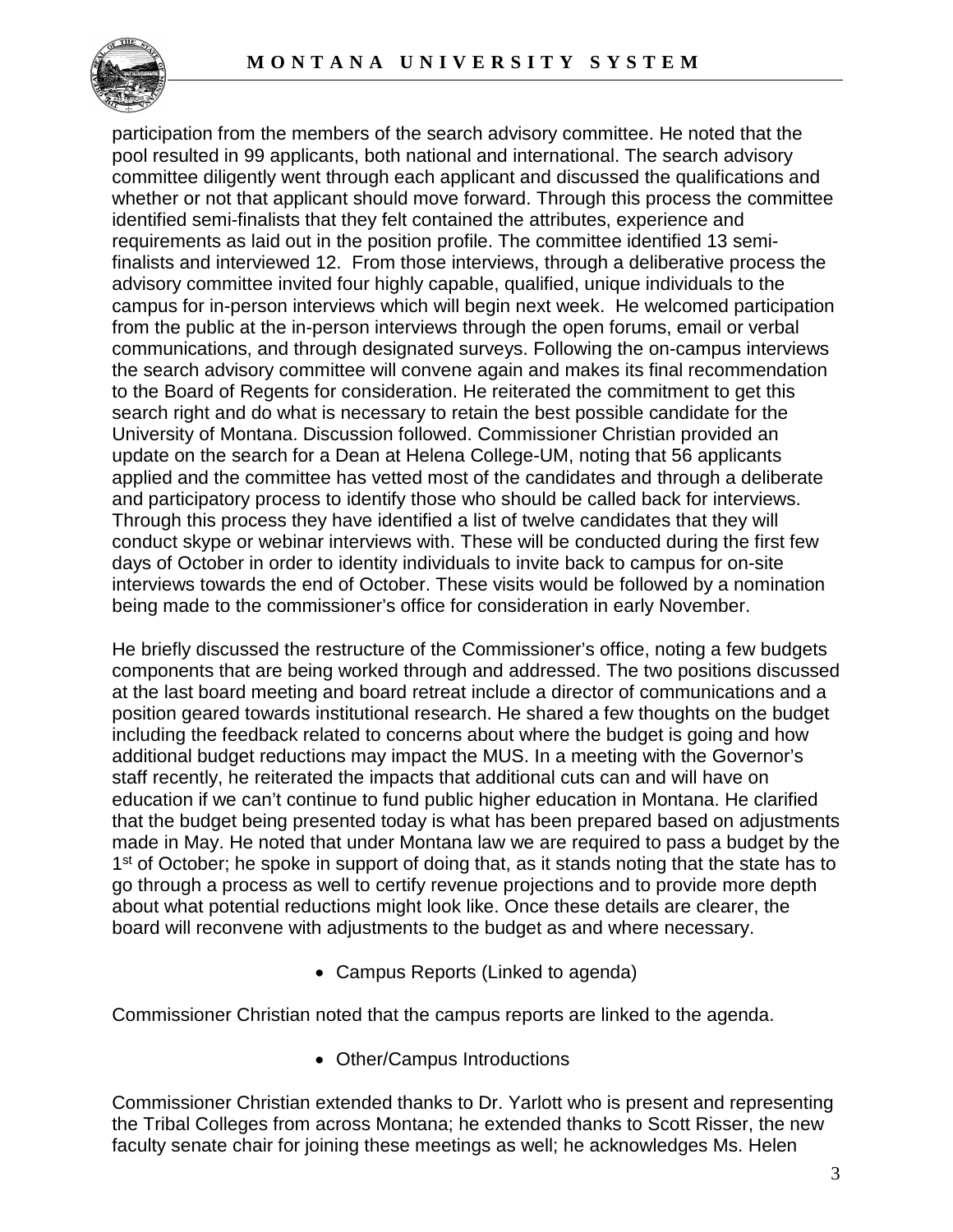

Thigpen who is serving as the associate legal counsel at the OCHE office. Regent Sheehy recognized a former board member, Honorable Jack Peterson who recently passed.

Budget, Administration and Finance Committee

# **CONSENT**

- a. Request for authorization for the University of Montana Western and the UMW Foundation to enter into an Operating Agreement; UM-Western *ITEM 176-1601-R0917 | Attachment #1*
- b. Request for authorization to execute a lease with the Montana Department of Transportation; Montana Agricultural Experiment Station *ITEM 176-2301-R0917 | Attachment #1*
- c. Request for authorization to execute lease renewal for Safety & Risk Management operations; MSU Bozeman *ITEM 176-2015-R0917*

# **Staff**

d. Staff Item; UM-Missoula *ITEM 176-1000-R0917*

Regent Johnstone noted that he would recuse himself from voting on Item 176-1000- R0917.

- e. Staff Item; MSU-Northern *ITEM 176-2800-R0917*
- f. Staff Item; Great Falls College-MSU *ITEM 176-2900-R0917*

# **Emeriti Faculty:**

- g. Samson; UM-Missoula *ITEM 176-1001-R0917*
- h. Muir; UM-Missoula *ITEM 176-1002-R0917*
- i. Glendening; UM-Missoula *ITEM 176-1003-R0917*
- j. Justman; UM-Missoula *ITEM 176-1004-R0917*
- k. Acton; MSU-Bozeman *ITEM 176-2001-R0917*
- l. Tsuruta; MSU-Bozeman *ITEM 176-2002-R0917*
- m. Kelting-Gibson; MSU-Bozeman *ITEM 176-2003-R0917*
- n. Brester; MSU-Bozeman *ITEM 176-2004-R0917*
- o. Sherwood; MSU-Bozeman *ITEM 176-2005-R0917*
- p. Carucci; MSU-Bozeman *ITEM 176-2006-R0917*
- q. Cherry; MSU-Bozeman *ITEM 176-2007-R0917*
- r. Bader; MSU-Bozeman *ITEM 176-2008-R0917*
- s. Knudsen; MT-Tech *ITEM 176-1501-R0917*

# **ACTION**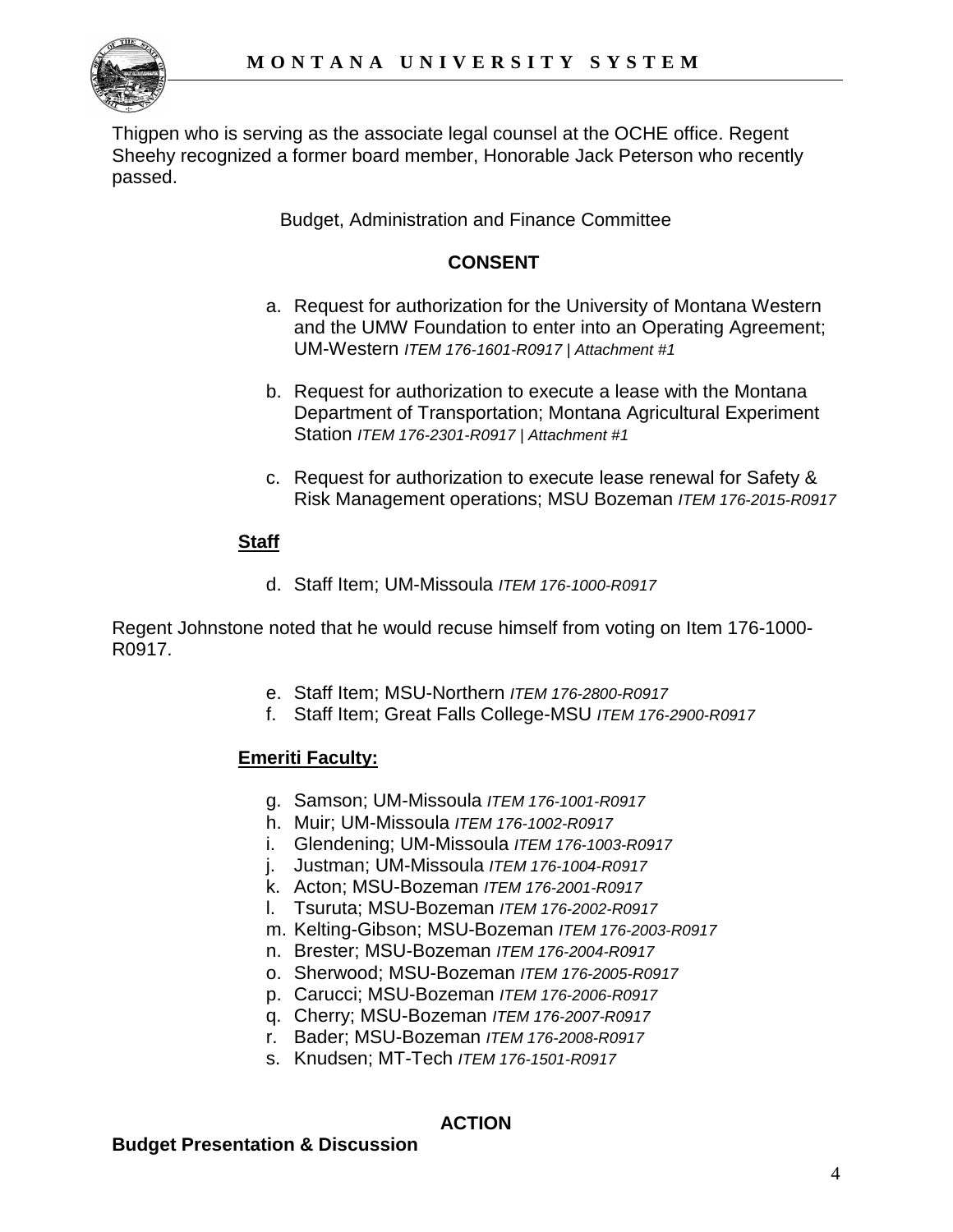

- a. FY 2018 Operating Budgets; OCHE *ITEM 176-101-R0917*
	- All Funds Summary
	- MUS Operating Budgets

Deputy Commissioner Tyler Trevor provided an overview of the FY18 operating budget for the Montana University System. He noted potential, additional cuts that may come forward in the form of a budget amendment, likely in October or November. He initially discussed the system level information and prepared brief summaries for individual campuses. He discussed the MUS All Funds Budget which totals at \$1.55 billion. He described the make-up of that budget including percentages within each section. He described the current unrestricted funds, the combination of tuition revenue and state appropriations, these funds are dedicated to education and general operations within the campuses and agencies of the system and account for 35% of the budget. He described current restricted as those funds from research, grants, financial aid, gifts, etc. and makes up 18% of the budget. Current designated funds consist of fees, indirect cost recovery, continuing education and athletics, this makes of 12% of the budget. He noted that auxiliary funds, accounting for 9% of the budget, include dorms, food services, bookstore etc. Plant funds, 13%, are related to campus building projects, and debt services. Community college funds make up 3%, of the budget; other categories include: loans and endowments, tribal college assistance, OCHE's general operating fund and OCHE itself. He discussed some of the changes to the budget over time including an increase to both current restricted and designated funds; he discussed the significant increase in plant funds and the projects at MT Tech and MSU associated with these funds. He discussed the decrease to the OCHE general fund and changes to OCHE associated with this past legislative session.

He provided a brief history noting the two different periods of state appropriations, the flat funding era (1992-2005) and the tuition freeze era (2006-2017) noting that the university system receives fewer state approps today than it did in 1992. Progress has been achieved toward gaining back funding levels of early 1990's, he noted the funding increase during the tuition freeze era of \$2,077 per FTE. He discussed tuition revenue noting that non-resident tuition revenue has steadily increased over the past 10 years. He discussed current unrestricted funds per student FTE over time noting that the percentage of state share has dropped from 76% to 38% over the past 25 years. Resident student revenue per resident was reviewed; the cost to educate resident students has remained relatively flat for 25 years. On a national comparison, Montana ranks nearly last in the amount of total funding per student. While funding levels have increased since 2005, state appropriations per student are 71% of the average. Discussion followed. Mr. Trevor discussed changes since the biennial budget recommendations in May. These include the FY17 Six-mill levy shortfall, a 0.5% cut to the general fund, pay plan voided and improved tuition revenue projections. Overall, statewide revenue triggers require MUS to reduce FY 18 budget. He discussed the FY18 Operating budget moving forward noting the 2.2% increase recommendation for the FY18 budget, \$4.7 million short of the goal. He detailed the budget hole noting that \$13.3 million of present law adjustment increases needed were not funded, \$1.3 million for a pay plan went unfunded; tuition revenue will not completely cover this gap leaving a \$4.6 million deficit.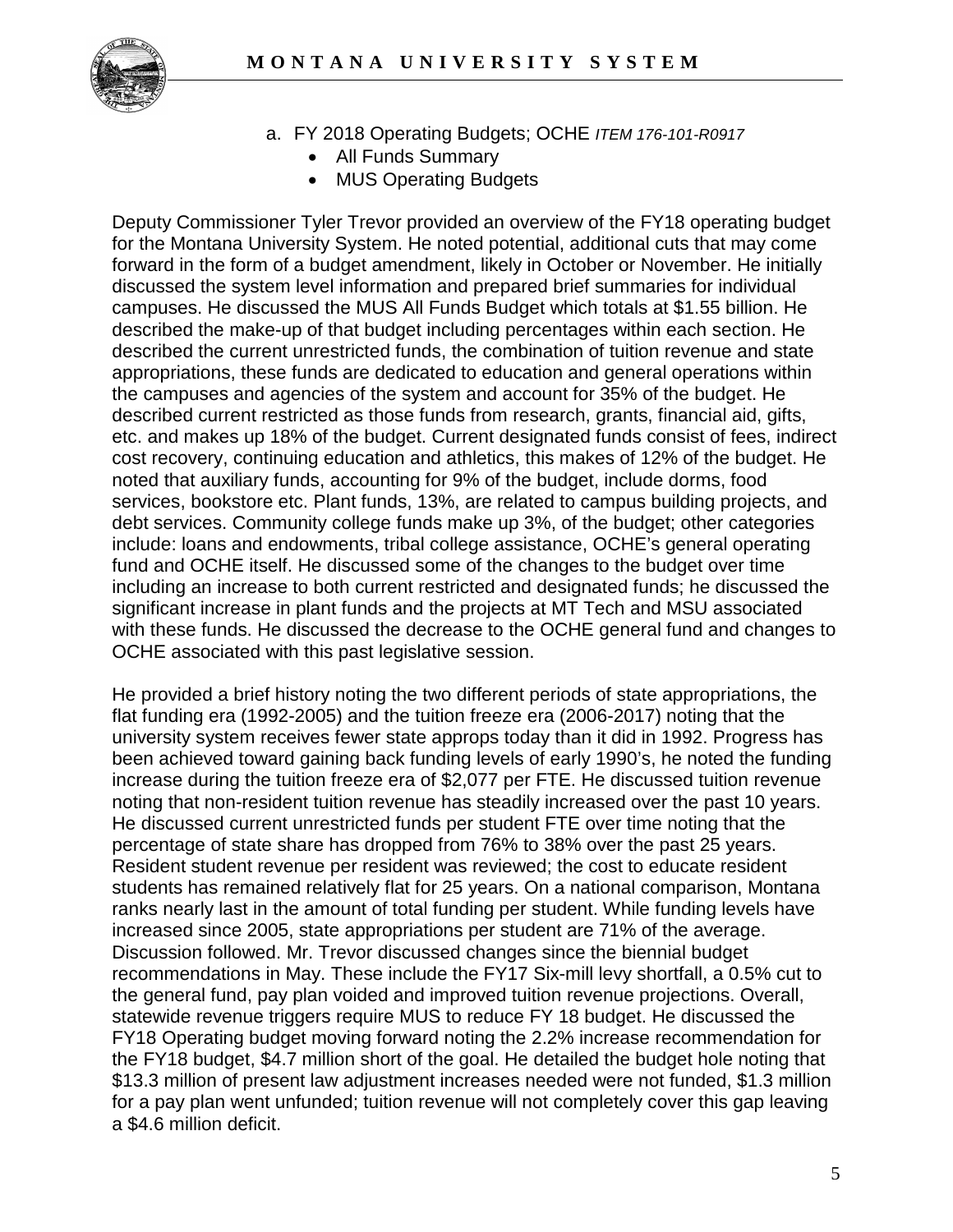

Mr. Trevor discussed system-level operating metrics noting the inclusion of revenue, expenditures, staffing, enrollment and waivers. He discussed the tuition revenue and budgeted increase for resident and non-resident students noting that the state percentage share drops to a 5 year low at 38%. State funds per Resident drops slightly from FY17, remains 22% higher than FY14. Overall Montana ranks at 39<sup>th</sup>, 71% of national average. He discussed system-level expenditures noting the 13% decrease in instruction over 4 years which comprises 54% of total expenditures. The percentage of instruction in addition to the academic support and student services is consistently over 75%; expenditures per student are budgeted to increase 2% over last year. He discussed system-level staffing noting that the student to faculty ratio is budgeted for 17 to 1; personal services percentage share is budgeted for 81%. System-level enrollment has dropped -1.25%, down 440 student FTE; the Fall 2017 YTD shows a -1.5% year to date for Fall 2017. The four-year campuses have experienced a -4.7% drop, down 1,750 student FTE since FY14. Regarding system-level waivers there has been an 11% budgeted increase, growth of \$149 per student FTE. Net revenue per student benchmark and net revenue subside benchmark both meet the required levels. Mr. Trevor then went through the details of each campus budget discussing the revenue, expenditures, staffing, enrollment, and waivers for each respective campus. Discussion followed.

#### **Facilities**

a. Request for approval for additional planning & design of residence hall construction; MSU Bozeman *ITEM 176-2009-R0917 | Attachment #1 | Attachment #2*

Mr. Ron Muffick, Director of Operations & Administration / Student Affairs, presented this request, consistent with the provisions of MCA 18-2-102(2)(b), and MCA 20-25- 302(6), to the Board of Regents of Higher Education to authorize Montana State University to proceed with programing and designing a residence hall facility at the MSU Bozeman campus. This authorization provides authority for planning, design, and contracting with a general contractor and construction managers for a total of \$750,000. Discussion followed.

> b. Request for approval to remodel Liberal Arts Building west classrooms, restrooms, and electrical upgrade; UM Missoula *ITEM 176-1005-R0917*

Mr. Ron Muffick, Director of Operations & Administration / Student Affairs, presented this request, in accordance with Board of Regents Policy 1003.7, to the Board of Regents of the Montana University System to authorize the University of Montana – Missoula to expend up to \$2,000,000 for the Remodel of Liberal Arts Basement. President Stearns spoke to the process followed. Dean Comer also spoke in support of the project. Discussion followed.

> c. Request for approval to name the Academic Hall of the Liberal Arts Building; UM Missoula *ITEM 176-1006-R0917 | Attachment #1 | Attachment #2 | Attachment #3 | Attachment #4*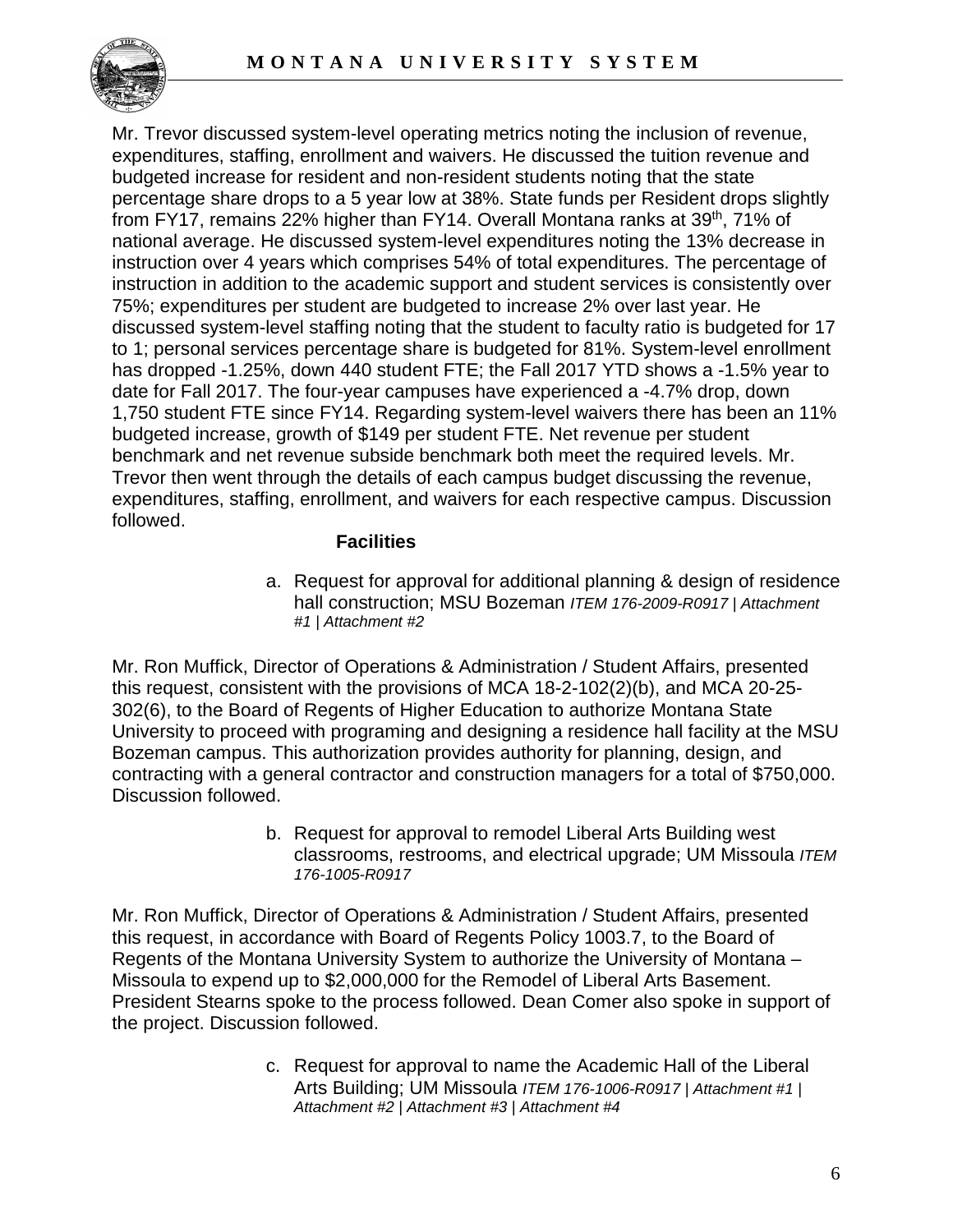

Mr. Ron Muffick, Director of Operations & Administration / Student Affairs, presented this request that the Board of Regents authorize the University of Montana (UM) to name the Academic Hall of the Liberal Arts Building the Dennis and Gretchen Eck Academic Hall, in recognition of the generosity of Dennis and Gretchen Eck.

# **INFORMATION**

a. Review and revision to contract employment policies

Deputy Commissioner for Planning & Analysis Kevin McRae noted that under the Board of Regents constitutional authority they supervise, coordinate, manage and control the University System. The Board has chosen to delegate the Commissioner of Higher Education, through several policies and practices, the authority to review and approve a number of employment arrangements primarily hires and conditions of employment contracts, etc. He noted that per BOR direction, there is interest in reviewing the associated policy and, if needed, work to revise and update it for the Board's approval. He noted that under the current policy the Board has delegated to the Commissioner and campuses the authority to hire and approve individual employment terms and conditions for almost all employees in the MUS. Mr. McRae explained that under the current policy employment contracts for the Commissioner, Commissioners' Staff employed on BOR Contracts, Presidents, Chancellors, Vice Presidents, Vice Chancellors, System Legal Counsel and Athletic Head coaches come before the Board for approval. Roughly 120 people. Direction was to look at some alternative policy language that would condense several policies down into a few main policies. The board had expressed interest in considering further delegation to the Commissioner but retain the authority to review and act on the highest levels of executive positions within the system. Discussion followed.

b. Budget, Administrative and Finance Workplan and Calendar

Regent Johnstone noted the purpose behind the calendar is to do a better job of understating what the committees responsibilities are on a biennial basis and help develop a proposed workplan to address key issues and initiatives. Deputy Commissioner Trevor noted the categories of the workplan include: Budget, fees, facilities/LRBP, and waivers/need-based aid. He noted a main theme among these topics is to address both the policy side and data side of each. He described, in general, each area. Discussion followed.

# c. Audit Reports

- 1. Dawson Community College June 30, 2016 and 2015
	- Unmodified (Clean) Opinion on Financial Statements; Significant Deficiency identified over financial reporting
	- Modified Opinion on Compliance over Major Federal Programs as a result of a Material Weakness noted with no questioned costs.
	- Pages 73-78 summarize the audit finding and includes the campus response.
- 2. Flathead Valley Community College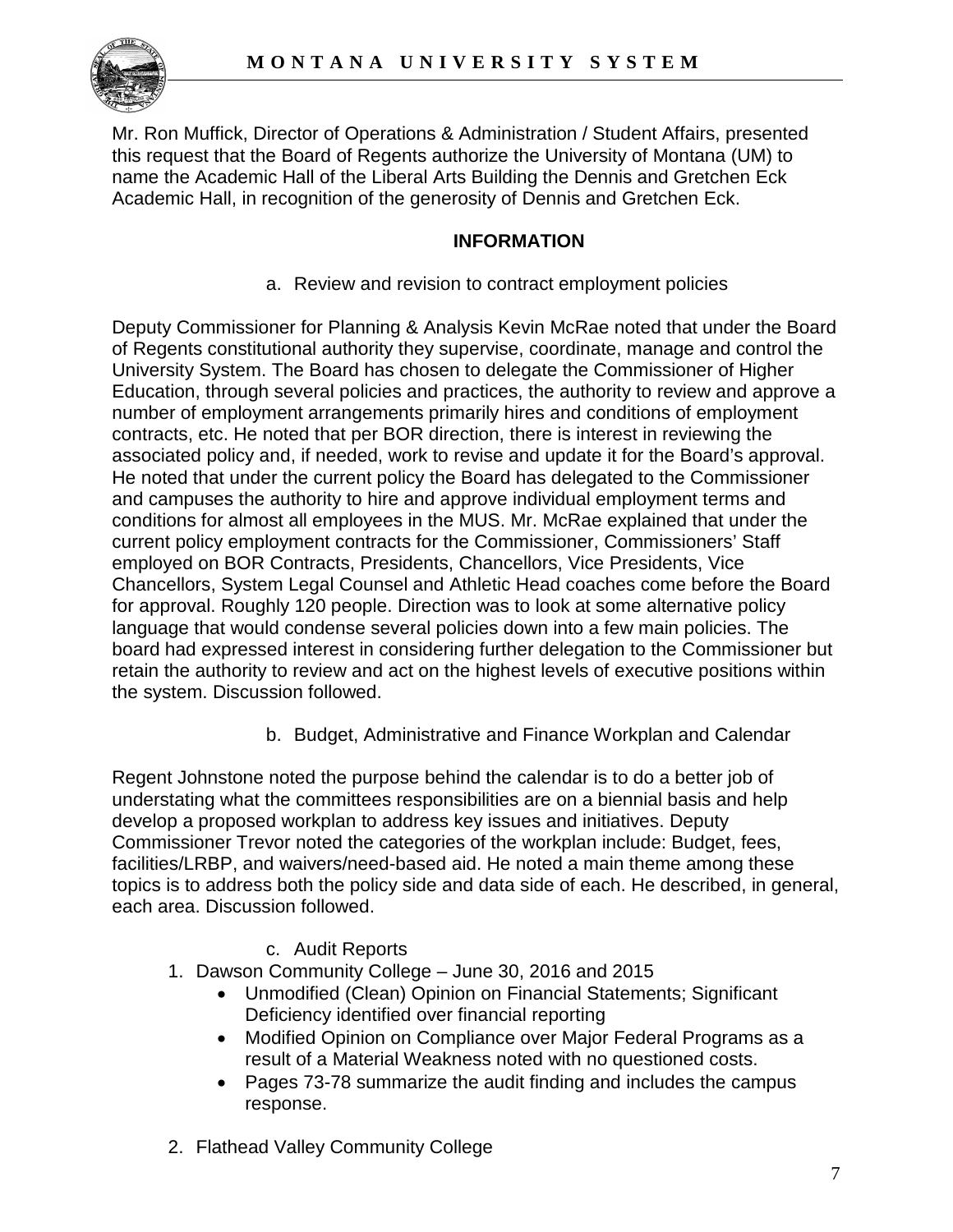

- Unmodified (Clean) Opinion on Financial Statements.
- Unmodified (Clean) Opinion on Compliance over Major Federal Programs; Significant Deficiency identified with no questioned costs
- Pages 73-75 summarize the audit finding and includes the campus response
- 3. Miles Community College
	- Unmodified (Clean) Opinion on Financial Statements-No findings
	- Unmodified (Clean) Opinion on Compliance over Major Federal Programs-No findings

Ms. Frieda Houser, Director of Budget and Accounting, provided an update to the Board related to the three community college audits. She discussed the clean opinion over financial statements for Dawson Community College; however, the auditors did notice a significant deficiency in their financial reporting. The second opinion was related to federal compliance and some significant issues that need to be addressed in the area of major Federal Programs; she noted that the campus agrees with the finding and has developed a plan to correct these issues. She noted that Flathead Valley Community College had clean opinions on their financial statements and major Federal Programs; there was finding related to their student financial aid program. The campus agreed with the finding and have a plan to address it. She noted that the Miles Community College Audit was clean with no opinions and no findings. Discussion followed.

# Academic Research and Student Affairs Committee

# **ACTION**

a. Honorary Doctorate; MSU ITEM 176-2018-R0917

Regent Sheehy discussed the process behind the Honorary Doctorate Nomination, noting that it was initially discussed and reviewed by the Board during a previous executive session.

b. Level II Executive Summary Supporting Documentation

Regent Sheehy spoke to the process related to these submissions. Each campus spoke to their respective requests which include: Bachelor of Arts in Computer Science, MSU-Bozeman; Re-establish Electrical Engineering PhD, MSU-Bozeman; Rename Academic Affairs-Division of General Studies, Great Falls College-MSU; and Authorization of Powerplant and Airframe C.A.S. degrees, Helena College – UM. Discussion followed.

# **INFORMATION**

a. Performance Based Funding

Mr. Erik Rose, Director of Workforce Initiatives and Information, provided an updated to the Board regarding performance based funding and undergraduate completion and retention. His presentation focused on Native American students, Pell recipients and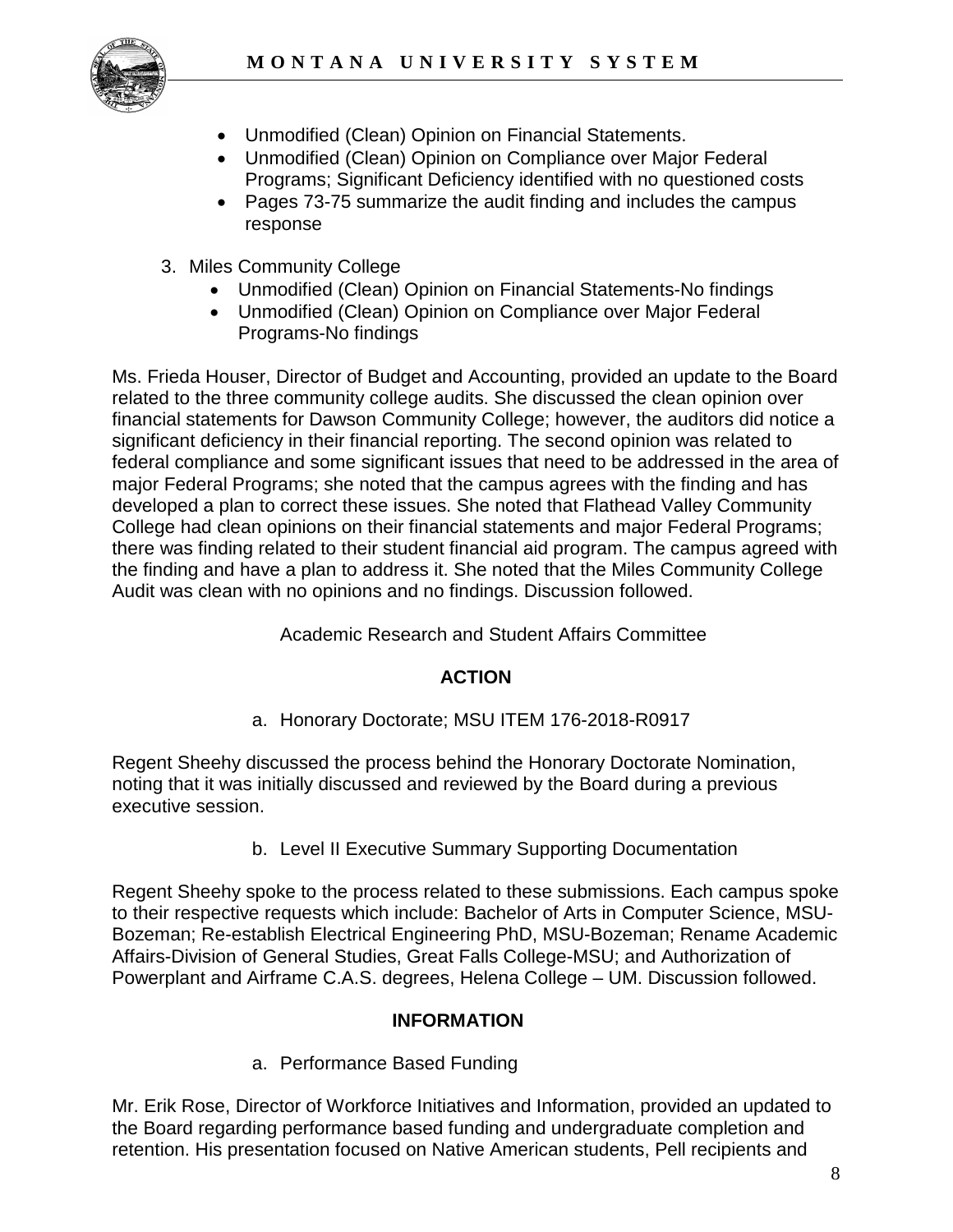

non-traditional students. He spoke briefly about two specific metrics: undergrad completion and retention; he noted that the undergraduate completion is the number of degrees, associate degree, awards, and certificates given at each institution. This is the total output of the institution. Retention is measured from Fall to Fall and includes all full-time, part-time first year students and new, full-time or part-time transfer students returning in the next academic year. He discussed the completion and retention per campus, noting that they vary for each quadrant and campus. For the MUS Total, he noted that we're generally trending up for retention and completions across the board. He discussed retention and completions at the Flagship level, Regional level, and Two-Year campuses. He also displayed information for each individual campus and highlighted their specific metrics. Discussion followed.

b. AIMA Recommendations

Ms. Angela McLean, Director of American Indian/Minority Achievement and K-12 Partnerships, gave a brief update to the board regarding AIMA draft recommendations which include:

- Establish an AIMA leader and point of contact at each campus
- Identify departmental primary points of contact
- Collect and share data across campus and within the MUS
- Provide a system-wide professional development curriculum for all faculty and staff
- Intensify efforts to include American Indian student understanding in interviews, contracts and performance evaluations of all faculty and staff

She noted that these recommendations have been vetted thoroughly with the MUS Chief Academic Officers and Student Affair Officers. Next steps include gathering campus feedback and after evaluation, make a formal presentation of a mission statement and recommendations at the November Board meeting. Discussion followed.

c. Mission Statement Review; MSU

Deputy Commissioner Cech reminded the Board that per Policy 219, reviews of the campus mission statements are required every three years. Dr. Bob Mokwa Provost for MSU-Bozeman, shared the following mission statement: Montana State University, the state's land-grant institution, educates students, creates knowledge and art, and serves communities by integrating learning, discovery and engagement. He noted that the MSU-Bozeman mission statement embraces the historic, tripart land-grant and origin. Both the mission and strategic goals combine open access with an innovate approach for integrating learning, discovery and engagement. In this way MSU exemplifies the role of a land-grant research institution. The mission establishes the basis for prioritizing initiatives and for allocating resources to educate students, create art and engage with our communities. He discussed the outreach opportunities that are conducted in communities across the state through the extension offices and agricultural research centers. Dr. Mokwa noted that the university's mission statement was updated 6 years ago and was approved by the BOR in November 2011. He explained that in 2019 the campus will be revisiting the mission statement. They are now in the early stages of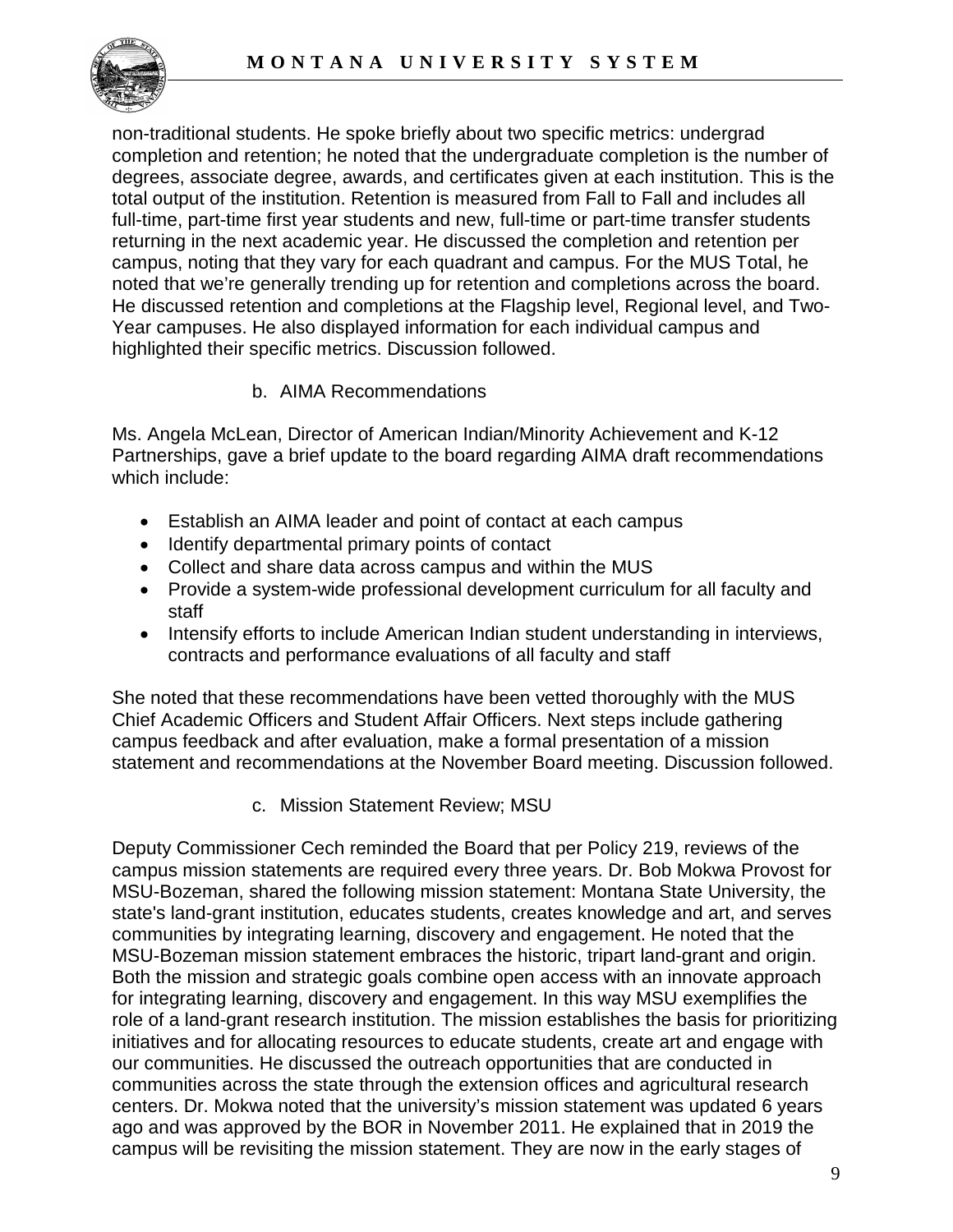

reviewing the mission and goals and considering a process to develop the next plan.

d. Mission Statement Review; UM

Deputy Commissioner Cech reminded the Board that per Policy 219, reviews of the campus mission statements are required every three years. Dr. Edmonds, Provost for the University of Montana, presented the following mission statement: The University of Montana--Missoula pursues academic excellence as demonstrated by the quality of curriculum and instruction, student performance, and faculty professional accomplishments. The University accomplishes this mission, in part, by providing unique educational experiences through the integration of the liberal arts, graduate study, and professional training with international and interdisciplinary emphases. The University also educates competent and humane professionals and informed, ethical, and engaged citizens of local and global communities; and provides basic and applied research, technology transfer, cultural outreach, and service benefiting the local community, region, State, nation and the world. She noted the process that the current mission statement underwent including opportunities for multiple stakeholders to weigh in. She pointed out that academic excellence serves as the core of the mission; student performance is also critical to the success of the mission and the university. She also discussed the importance of faculty professional development and the integration of the liberal arts.

e. Implementation of Suicide Prevention Task Force Recommendations | Campus Reports

Mr. Ron Muffick, Director of Operations & Administration / Student Affairs, provided an update to the board, noting that in the spring of 2015 the BOR formed this taskforce, comprised of students, practitioners, administrators, faculty, and other staff assess suicide prevention efforts and mental health services throughout the Montana University System. These efforts have cumulated into 11 recommendations which were presented before the Board in September of 2016. He noted the implementation efforts for each recommendation by each campus. He noted the seriousness in which campuses undertook these efforts and the excellent job they have reacting and implementing the recommendations. He noted an increase in the number of students served within the last year, an increase in the number of counseling sessions overall, shorter wait times for students to get into a meeting with a counselor. Dr. Betsy Asserson of MSU-Bozeman spoke to the internal process used across MSU campuses to help implement these recommendations as a shared service. Discussion followed.

f. MREDI Final Report

Ms. Janelle Booth, MUS Research Director, provided the final report to the Board. She noted concise outcomes specific to each research project and an overall return on investment which included a total of \$57,567,717 additional funds received, \$46,412,849 grants still in progress; the formation of 12 Montana companies; 77 private sector partnerships, 18 patents, and formation of 353 jobs. She reminded attendees that MREDI allowed researchers to focus on Montana-specific issues. She highlighted that the Montana University System has made good on the 3:1 investment ratio for this project. Discussion followed.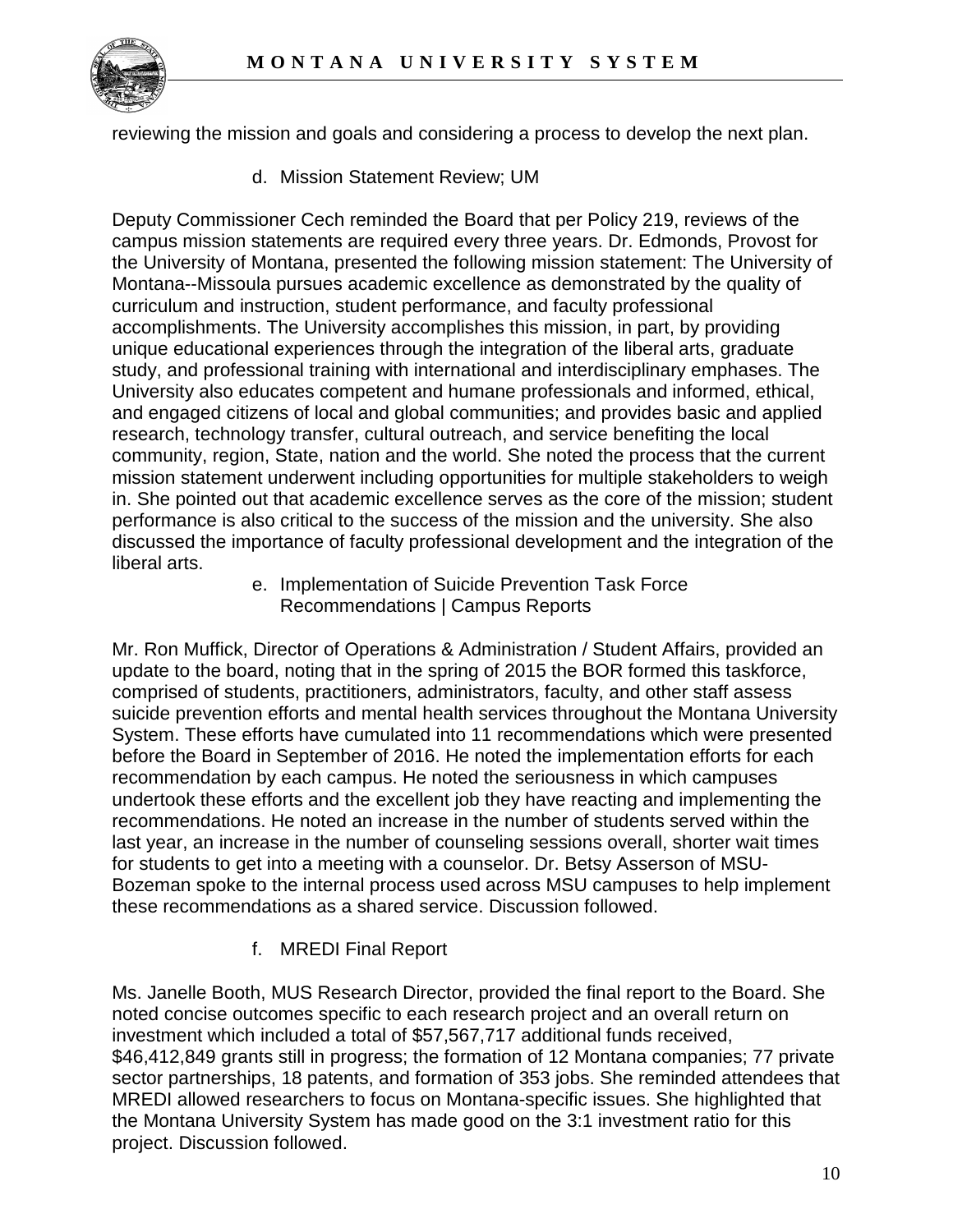

g. Online Learning Report

Deputy Commissioner Cech noted this report comes forward each September as an update on the number of online programs across Montana. MSU-Billings is the largest provider for online programs in Montana. Over the last three years, the online programs at two-year campuses have decreased while undergraduate and graduate programs have increased as well. Discussion followed.

h. Accreditation Report

Deputy Commissioner Cech provided the annual accreditation report for the MUS. He noted that it provides a snapshot view for where each of the campuses are. All campuses are in good standing with the Northwest Commission for Colleges and Universities (NWCCU). Discussion followed.

i. ARSA Committee Update

The ARSA Committee members agreed to add the following updates to regular ARSA Committee agendas:

- Performance Based Funding for Underrepresented Report (information) in September
- Systemwide Program Prioritization Update (information) in November
- Student Success/Retention metrics (information)
- Student Lending/Default Rates overview (information) in March
	- j. Level I Memorandum (April, June, July)

Deputy Commissioner Cech discussed the process behind these approvals; noting that they include minor changes and are approved at the Commissioner's Office via direction of the board.

k. Intent to Plan Proposals (May, July)

Deputy Commissioner Cech noted the programs listed below are under development and have completed the necessary intent to plan documentation. Discussion followed.

**Programs Under Development** (Completed Intent to Plans)

**Submitted July 2017 – Expiration – March 2019**

#### **University of Montana Missoula**

[Montana Mountain Water Institute](http://mus.edu/che/arsa/IntenttoPlan/2017/UM/Water_Institute_I2P.pdf)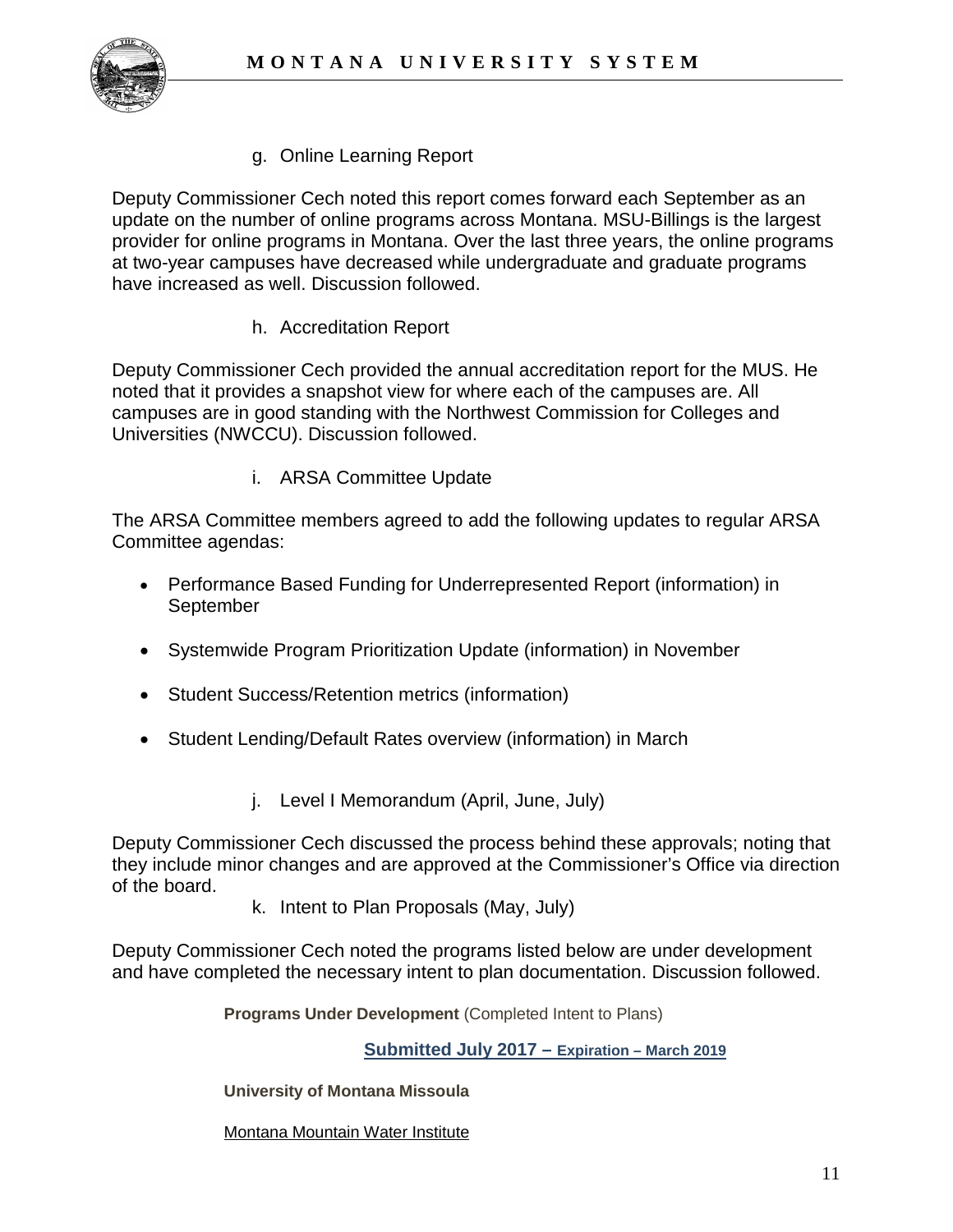

#### **Submitted May 2017 – Expiration – January 2019**

**Montana State University**

[Center for Regulation and Applied Economic Analysis](http://mus.edu/che/arsa/IntenttoPlan/2017/MSU/IntentToPlan_MSU%20Center%20for%20Regulation%20and%20Applied%20Economic%20Analysis.pdf)

[M.S. Dietetic Systems Leadership](http://mus.edu/che/arsa/IntenttoPlan/2017/MSU/IntentToPlan_M.S.%20Dietetic%20Systems%20Leadership.pdf)

Public Comment

Mr. Garrit Egnew, a student at MSU and Co-Chair of Science Policy Advocate Network, spoke in opposition to accepting a grant from the Koch Foundation.

Meeting Recessed at 5:15 PM

### **Thursday, September 14th**

Board Reconvened at 8:30 AM

What's Up Butte

Chancellor Blackketter introduced leaders from the Butte community to discuss the connections that exist between the community and MT Tech. Mr. Josh Vincent, cofounder for Water and Environmental Technologies (WET), noted that 35 of their 50 employees are MT Tech graduates; as employers he noted that graduates are very well prepared coming out of school and into the work environment. His company is proud of the fact that they can provide jobs for Montana residents. He described the relationship between WET and MT Tech as the catalyst to getting off the ground and that the support that campus professionals shared really helped; consequently, WET takes great pride in giving back to MT Tech. He also discussed how MT Tech has been key player in environmental issues in Montana and the unique nature of Tech as a school. Mr. Jay Doyle, President of St. James Healthcare, discussed the close partnership between St. James/Tech; they are one of the largest employers of MT Tech graduates from nursing – healthcare – radiology techs – IT, business office staff and more. He spoke to the changes in healthcare and the need to be ready to meet these changes; St. James has worked closely with nursing professors here on curriculum. He discussed their involvement with the development of the simulation lab for the nursing program and partnership on clinical trials for nursing students. He described several services that St. James provides to MT Tech including a Sports Medicine Program and athletic trainers that are available and assist during games, as well as management of the student health clinic on campus. Mr. Paul Baab, Public Relations Director for Northwestern Energy, spoke to the importance of MT Tech to the community and Northwestern Energy. He described MT Tech as the economic engine of the Butte community and noted the efforts they have made to help clean up the environment. He described the partnership with MT Tech as all-encompassing from the administrators, to staff, to graduates who go out do great things. He discussed the partnership of MT Tech and Northwestern Energy as a key stakeholder who helps direct and advise on future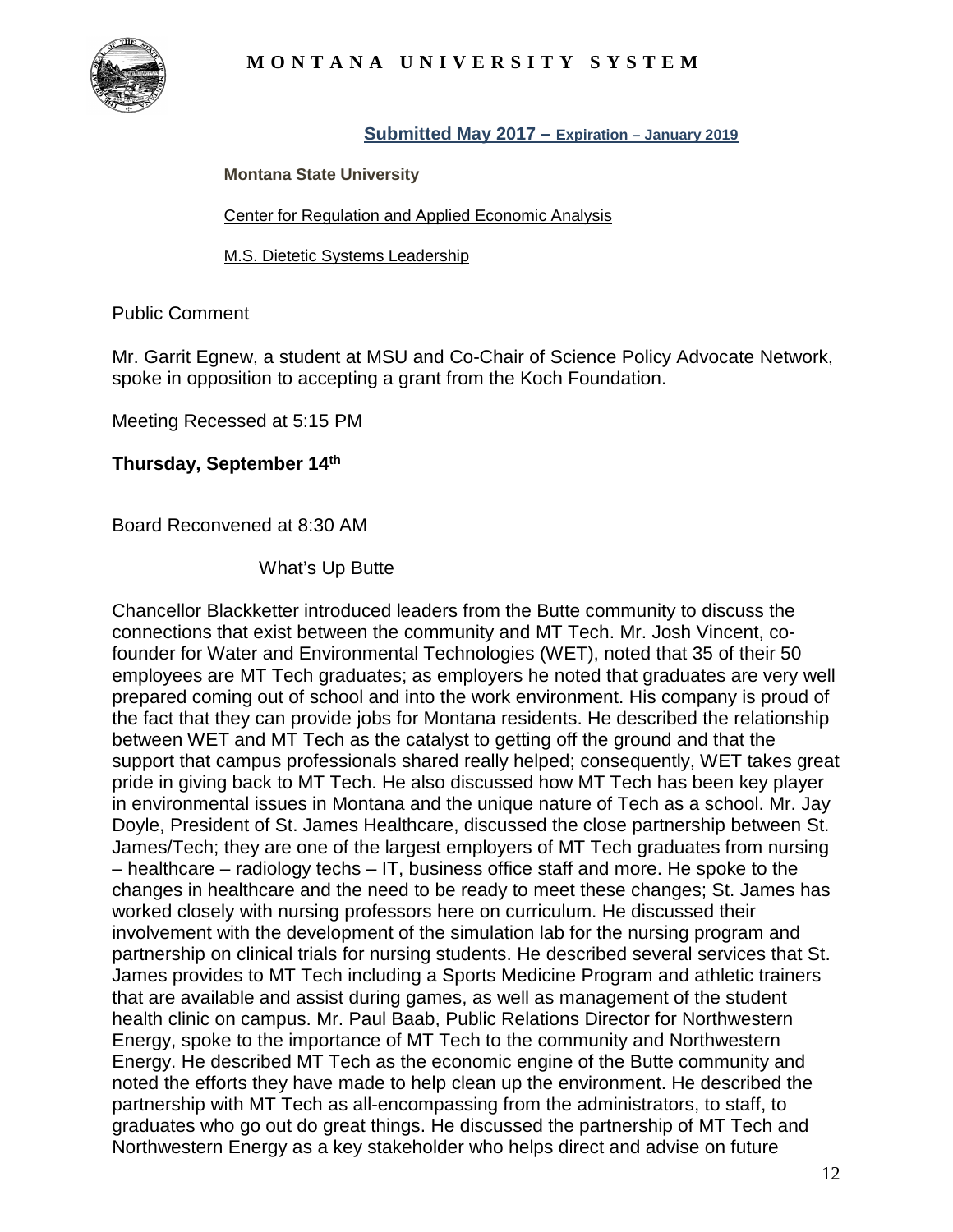

infrastructure related projects, student internships, and research assistance. Discussion followed.

# Two-Year and Community College Committee

### **INFORMATION**

a. Update on Math Pathways and Corequisite Implementation

Deputy Commissioner John Cech noted that Montana is being highlighted as one of few key states for its efforts to scale of Math Pathways and Corequisite Design. Mr. Erik Rose, Director of Workforce Initiatives and Information, highlighted where each campus currently was in their implementation efforts of corequisite writing and math and noted those campuses getting ready to launch pilot efforts this fall. Provost Hoar of MSU Billings discussed the CCA connection and the pairing with other institutions around the country who have also undergone implementation efforts, which was very helpful. Dr. Cech noted an upcoming summit in October that will be held in conjunction with Complete College America and will include the full team and broad representation from all campuses across the MUS. Provost Mokwa of MSU-Bozeman spoke to the overall thread to this process, starting with the math pathways which has led to corequisite initiative. He described future game changers which involve guided pathways and structured schedules for next steps. He also discussed the involvement of faculty in embracing these initiatives. The corequisite models were designed and built by faculty. Discussion followed.

b. Meeting State Worker Demand – Statewide Pipeline Report

Ms. Amy Watson, Economist with the Department of Labor, provided a presentation to the Board on meeting state worker demands. She reminded the board the overarching question was how well the MUS is doing at meeting the workforce needs of the state, both future and current. She discussed the initial pilot project and report that was conducted at the Missoula College. Through this pilot program and with direction from the Governor's office, efforts have been expanded and now include 16 public college and 2 private colleges to help evaluate the entire state. She noted key questions of these efforts include: how do graduates fair in the labor market; do colleges produce enough graduate in the right fields; and does the geographical distribution of graduates matter. The preliminary data shows that 75% of graduates work in Montana in the 5 years after graduation and that 69% find jobs within a year. Graduates work in every county in the state and work in their field of study. The report notes that graduates earn above median wages within three years of graduation. Higher wage earnings come from incumbent workers, workers in high-wage industries and more education. Additional findings show that 22% of high-demand jobs requiring a college degree cannot be filled by graduates from Montana College, mostly high-level healthcare jobs. She discussed the supply and demand by program as well as workforce outcomes by program. She noted that geographical distribution of graduates does matter and that graduates migrate following graduation and discussed the exportation and importation of graduates in different regions across the state. Discussion followed.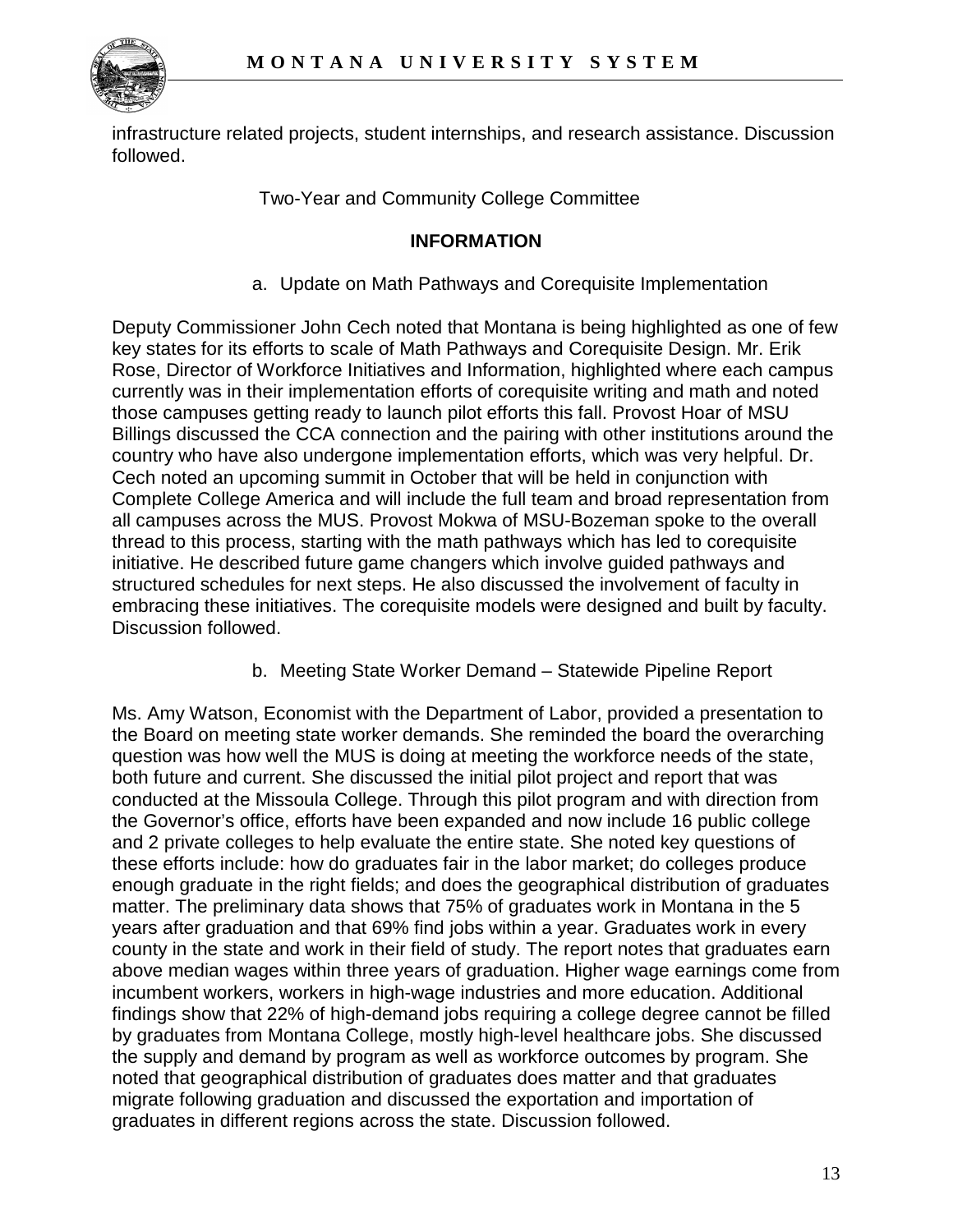

c. Rev Up Montana Final Grant Report

Deputy Commissioner Cech reminded attendees that this grant was for \$25 million and focused on improving student return-on-investment and reducing the skills-gap reported by employers. Dean Wolff of Great Fall College-MSU and Mr. Matt Springer, Director of the Rev Up Grant, provided an updated on the outcomes of this grant. Dean Wolff discussed how the project sought to unify the workforce development efforts of 13 public, community and tribal colleges and the state's Department of Labor and Industry (DLI), increase involvement of businesses in program design, and provide cross-agency wrap-around services to job-seekers. At the programmatic level, the project targeted programs in nine trades-oriented occupations in the manufacturing and energy industries, aiming to stimulate programmatic enhancements and fundamental changes in how those programs are offered to improve their value proposition to students. They provided an analysis of incremental change objectives associated with the grant which included: improvements to over 40 programs, investment of \$6 million in new equipment, significant improvements to the alignment of Department of Labor Job Service Centers with local colleges, implementation of innovation methods to advising students, and conducted a pilot on course sharing. She noted that they engaged double the number of students than expected through this grant, received fantastic feedback from employment partners, and helped get students into jobs. Mr. Springer discussed the many ways that this grant allowed for evaluation of incremental shifts and program outcomes, many of which were very positive and exceeded expectations. He noted that more information was also gained through various transformative efforts. Discussion followed.

#### Remarks by Governor Bullock (or Designee)

Ms. Siri Smillie, Governor Bullock's Education Policy Advisor, provided an update to the Board on behalf of the Governor's Office. She reiterated the importance of work-based learning experiences such as internships and apprenticeships and the corresponding importance of partnering with prospective employers. She extended thanks to President Cruzado for hosting the Governor at Gallatin College earlier this year for the Back to School Tour; she discussed the photonics program at Gallatin College served as a great example of the partnership between industry and MSU/Gallatin College in recognizing the need for highly-trained individuals for this burgeoning area and how best to meet that need. She noted that the Governor recently wrapped up his time serving as Chair of the Education Commission of States during which he focused on dual enrollment efforts. She noted the challenge that Governor Bullock and Commissioner Christian put to the campuses of growing dual enrollment by 1,000 students a year over the next three years; this challenge has been met successfully. She acknowledged the current budget situation within the state noting that that the economy is strong, revenues are down. She noted good things happening across the state including low unemployment and increasing wages, and the fact that Montana is leading the nation in manufacturing growth; however, revenue is not reflecting that growth. In combination with the active fire season, the budget is projected to be in a deficit. Without a special session, the Governor's only option is to trim spending to avoid this deficit. She noted the difficulties will likely require a special session to fully address as well as trimming the various agencies across the state.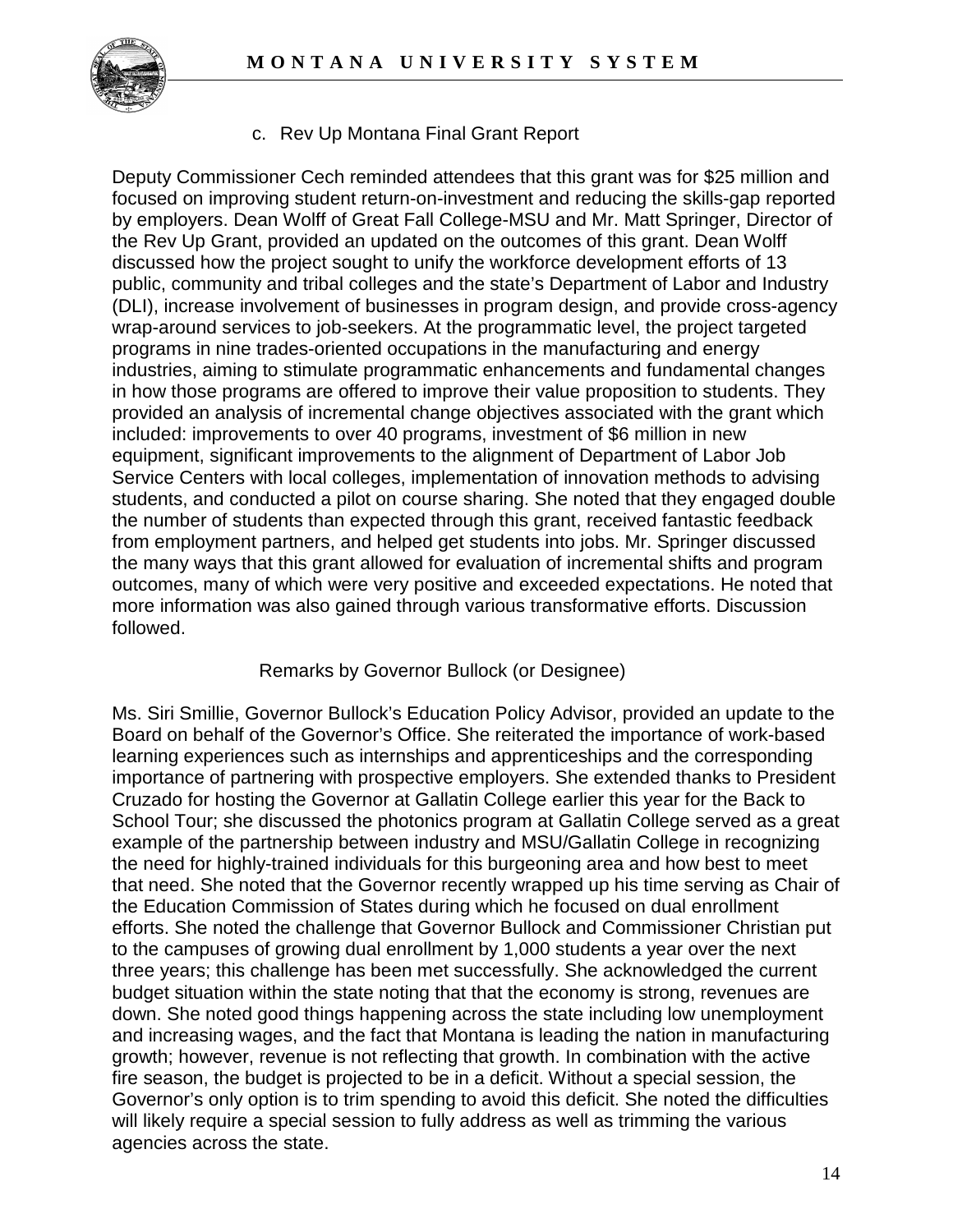

Committee Reports/Action

• Budget, Audit and Enterprise Risk Committee

# **CONSENT**

- a. Request for authorization for the University of Montana Western and the UMW Foundation to enter into an Operating Agreement; UM-Western *ITEM 176-1601-R0917 | Attachment #1*
- b. Request for authorization to execute a lease with the Montana Department of Transportation; Montana Agricultural Experiment Station *ITEM 176-2301-R0917 | Attachment #1*
- c. Request for authorization to execute lease renewal for Safety & Risk Management operations; MSU Bozeman *ITEM 176-2015-R0917*

A motion to approve consent items a. – c. was made by Regent Sheehy; motion passed 6-0, Regent Johnstone was excused.

### **Staff**

- d. Staff Item; UM-Missoula *ITEM 176-1000-R0917*
- e. Staff Item; MSU-Northern *ITEM 176-2800-R0917*
- f. Staff Item; Great Falls College-MSU *ITEM 176-2900-R0917*

A motion to approve staff items  $d - f$  on the consent agenda was made by Regent Nystuen; motion passed 6-0, Regent Johnstone was excused and noted that he would have recused himself from voting on Item 176-1000-R0917.

#### **Emeriti Faculty:**

- g. Samson; UM-Missoula *ITEM 176-1001-R0917*
- h. Muir; UM-Missoula *ITEM 176-1002-R0917*
- i. Glendening; UM-Missoula *ITEM 176-1003-R0917*
- j. Justman; UM-Missoula *ITEM 176-1004-R0917*
- k. Acton; MSU-Bozeman *ITEM 176-2001-R0917*
- l. Tsuruta; MSU-Bozeman *ITEM 176-2002-R0917*
- m. Kelting-Gibson; MSU-Bozeman *ITEM 176-2003-R0917*
- n. Brester; MSU-Bozeman *ITEM 176-2004-R0917*
- o. Sherwood; MSU-Bozeman *ITEM 176-2005-R0917*
- p. Carucci; MSU-Bozeman *ITEM 176-2006-R0917*
- q. Cherry; MSU-Bozeman *ITEM 176-2007-R0917*
- r. Bader; MSU-Bozeman *ITEM 176-2008-R0917*
- s. Knudsen; MT-Tech *ITEM 176-1501-R0917*

A motion to approve emeriti faculty items  $g - s$  on the consent agenda was made by Regent Greenfield; motion passed 6-0, Regent Johnstone was excused.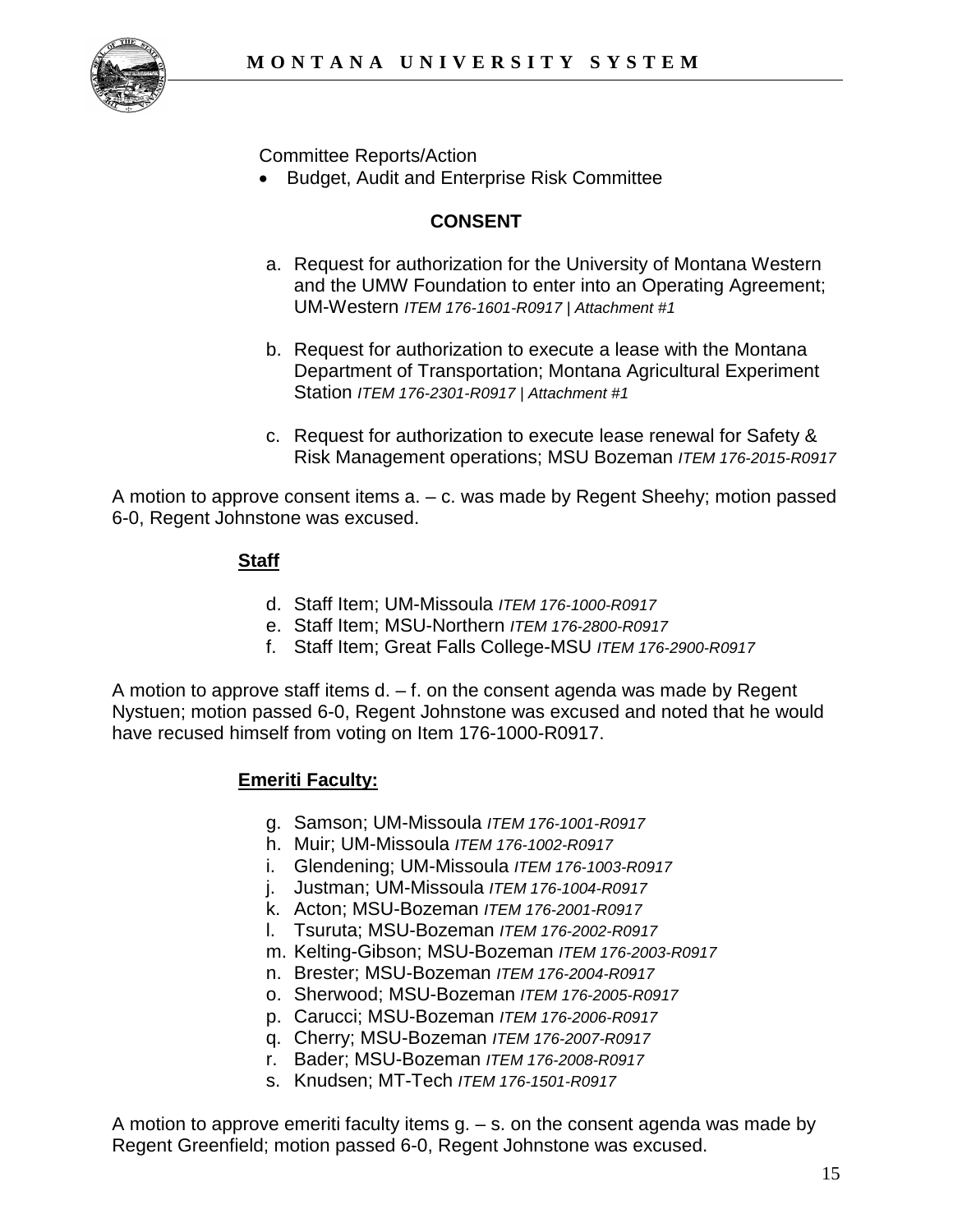

# **ACTION**

# **Budget Presentation & Discussion**

- a. FY 2018 Operating Budgets; OCHE *ITEM 176-101-R0917*
	- All Funds Summary
	- MUS Operating Budgets

A motion to approve action item a. Item 176-101-R0917 was made by Regent Lozar; motion passed 6-0, Regent Johnstone was excused.

#### **Facilities**

a. Request for approval for additional planning & design of residence hall construction; MSU Bozeman *ITEM 176-2009-R0917 | Attachment #1 | Attachment #2*

A motion to approve action item a. Item 176-2009-R0917 was made by Regent Greenfield; motion passed 6-0, Regent Johnstone was excused.

> b. Request for approval to remodel Liberal Arts Building west classrooms, restrooms, and electrical upgrade; UM Missoula *ITEM 176-1005-R0917*

A motion to approve action item b. Item 176-1005-R0917 was made by Regent Sheehy; motion passed 6-0, Regent Johnstone was excused.

> c. Request for approval to name the Academic Hall of the Liberal Arts Building; UM Missoula *ITEM 176-1006-R0917 | Attachment #1 | Attachment #2 | Attachment #3 | Attachment #4*

A motion to approve action item c. Item 176-1006-R0917 was made by Regent Sheehy; motion passed 6-0, Regent Johnstone was excused.

• Academic Research and Student Affairs Committee

# **ACTION**

a. Honorary Doctorate; MSU ITEM 176-2018-R0917

A motion to approve action item a. Item 176-2018-R0917 was made by Regent Nystuen; motion passed 6-0, Regent Johnstone was excused.

b. Level II Executive Summary Supporting Documentation